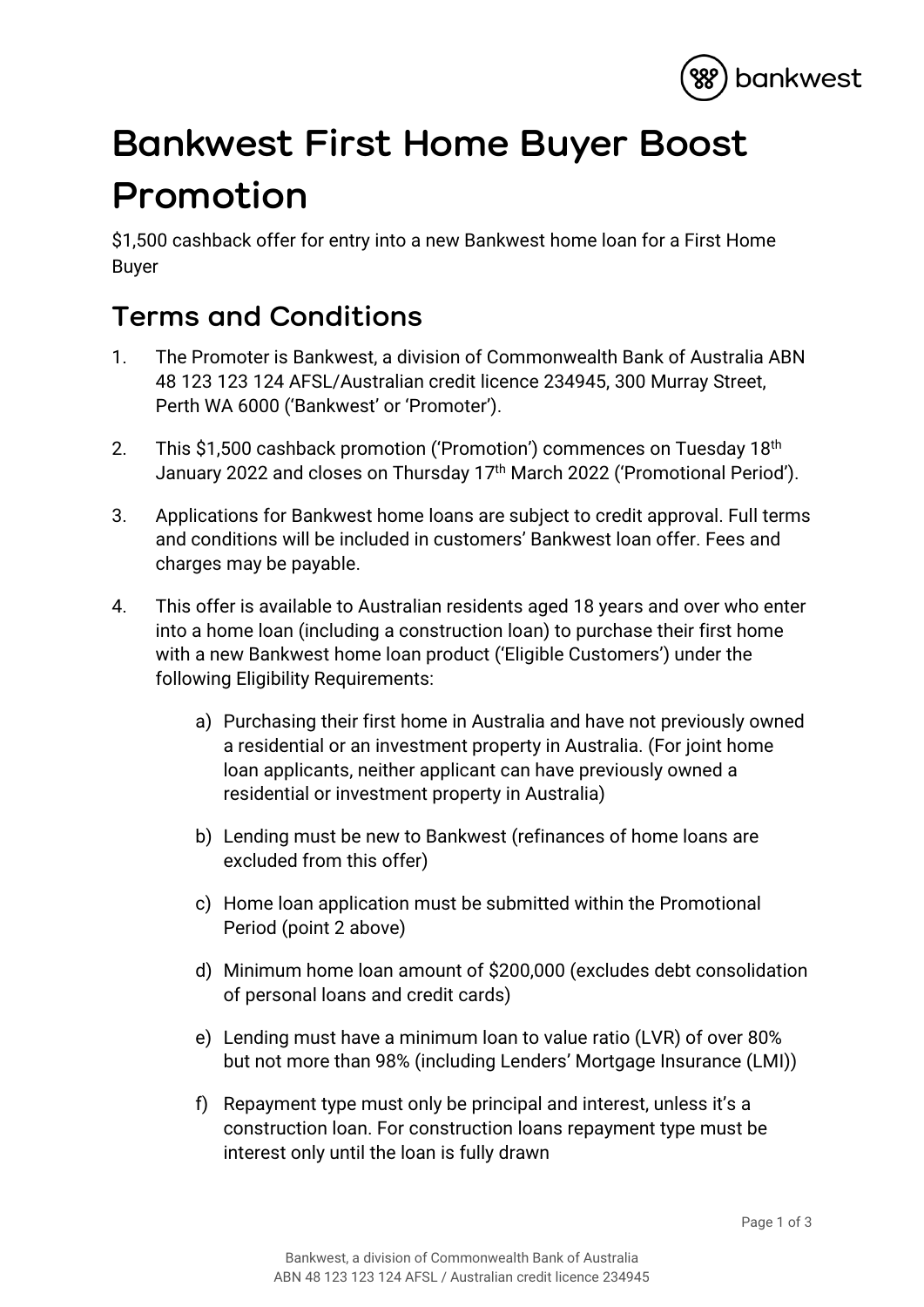

- g) Available only on owner occupier loans (including construction loans)
- h) Any available Bankwest home loan product is eligible
- i) Home loan must be disbursed on or before 30<sup>th</sup> September 2022. For construction loans, a minimum of \$5,000 must be disbursed on or before 30th September 2022.
- j) Not available to trust borrowers
- k) Not available for purchases of only residential land
- l) Normal lending policies apply
- m) This offer is not available in conjunction with any other promotions
- 5. Only one cashback per Eligible Customer. Only one cashback per eligible home loan. Where a home loan has more than one applicant and one applicant receives the cashback, all applicants are deemed to have received the cashback. Maximum cashback amount of \$1,500.
- 6. Bankwest reserves the right to verify the validity of Eligible Customers (including a customer's identity and application details) and reserves the right to disqualify any Eligible Customer if the customer is engaged in any unlawful or other improper misconduct calculated to jeopardise the fair and proper conduct of the Promotion.
- 7. Provided these Terms and Conditions including Eligibility Requirements are met, Eligible Customers will receive \$1,500 cashback transferred electronically into their new home loan account after the loan has been disbursed. The date of cashback payment will be determined by the date of loan disbursal per below:

| Date of home loan disbursal                    | Payment deposited on or before  |
|------------------------------------------------|---------------------------------|
| 18th January 2022 - 28th February 2022         | 31 <sup>st</sup> March 2022     |
| $1st$ March 2022 - 31 <sup>st</sup> March 2022 | 30th April 2022                 |
| $1st$ April 2022 - 30 <sup>th</sup> April 2022 | 31 <sup>st</sup> May 2022       |
| $1st$ May 2022 - 31 <sup>st</sup> May 2022     | 30 <sup>th</sup> June 2022      |
| $1st$ June 2022 - 30 <sup>th</sup> June 2022   | 31 <sup>st</sup> July 2022      |
| 1st July 2022 - 31st July 2022                 | 31 <sup>st</sup> August 2022    |
| 1st August 2022 - 31st August 2022             | 30 <sup>th</sup> September 2022 |